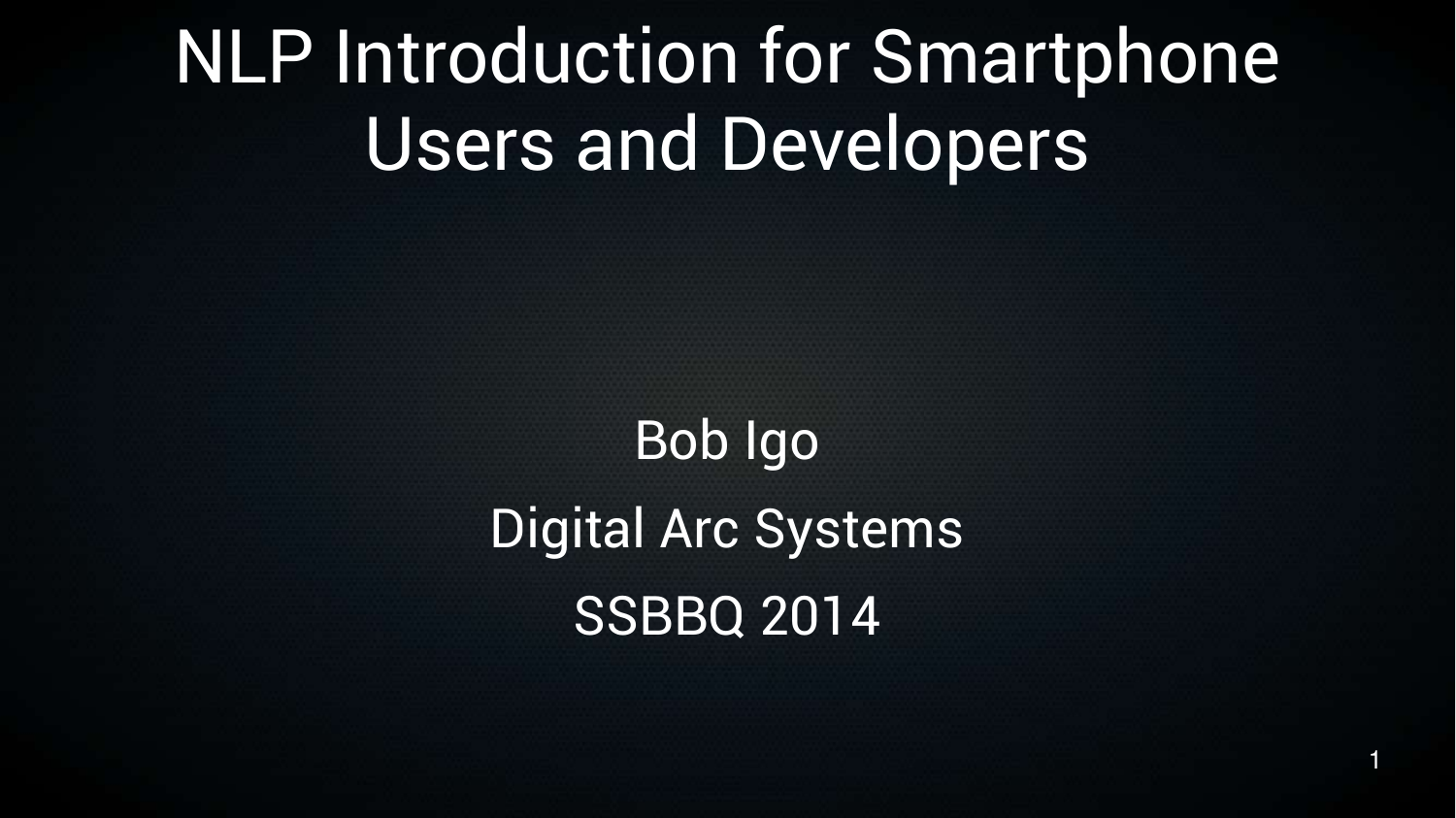# What is Natural Language Processing?

- Examples First
	- Interactive Fiction
		- Zork, etc.
	- Spellcheck

– ...

- Grammar checkers
- Google Search
- Android / Siri / Cortana



2 http://www.matanyahorowitz.com/im<br>Alther http://www.matanyahorowitz.com/im ages/5/50/Robot\_reading.jpg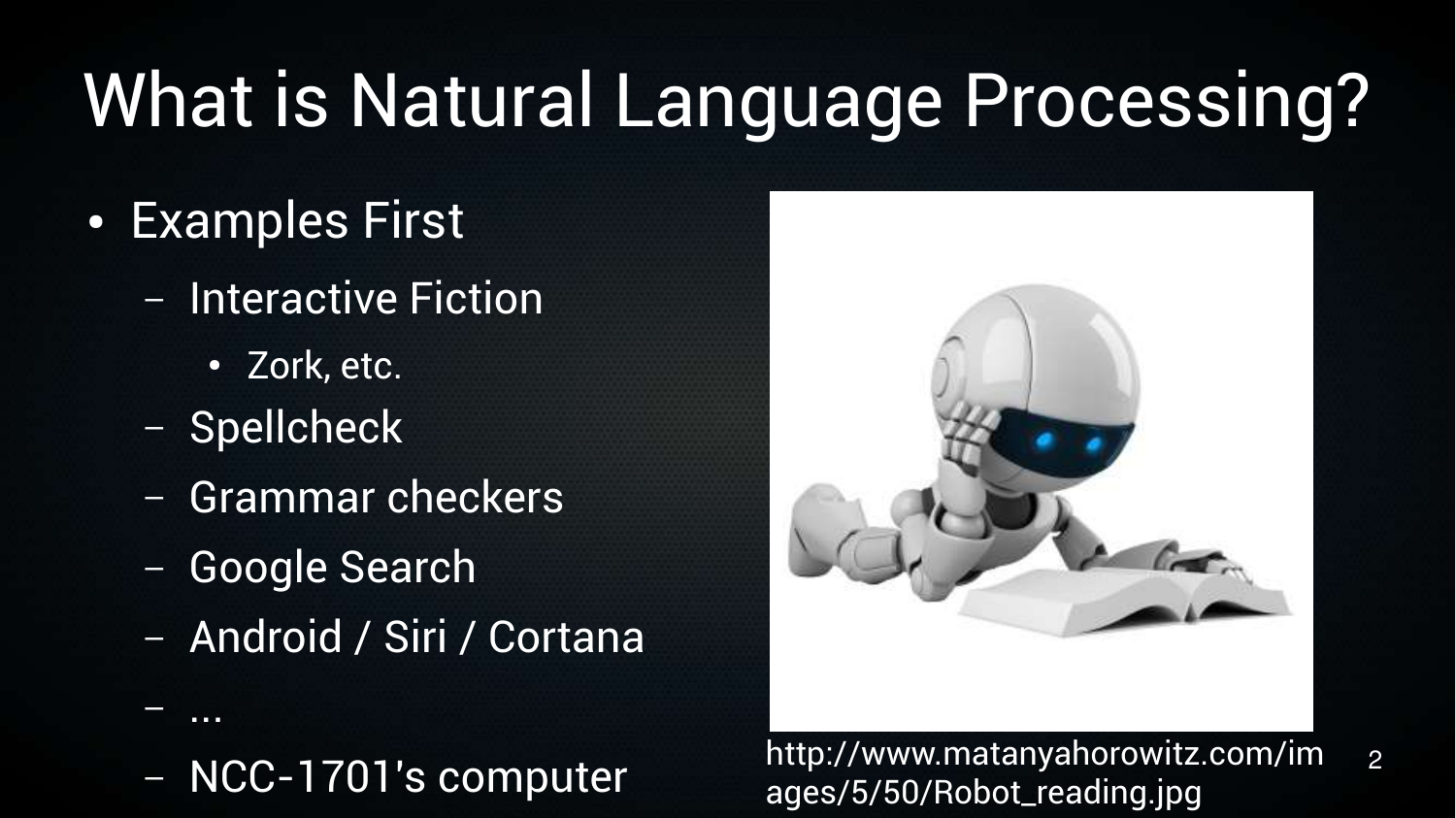## What is NLP?

• Any time an algorithm is consuming or generating human language, it's NLP.

http://readwrite.com/2013/01/15/why-write-yourown-book-when-an-algorithm-can-do-it-for-you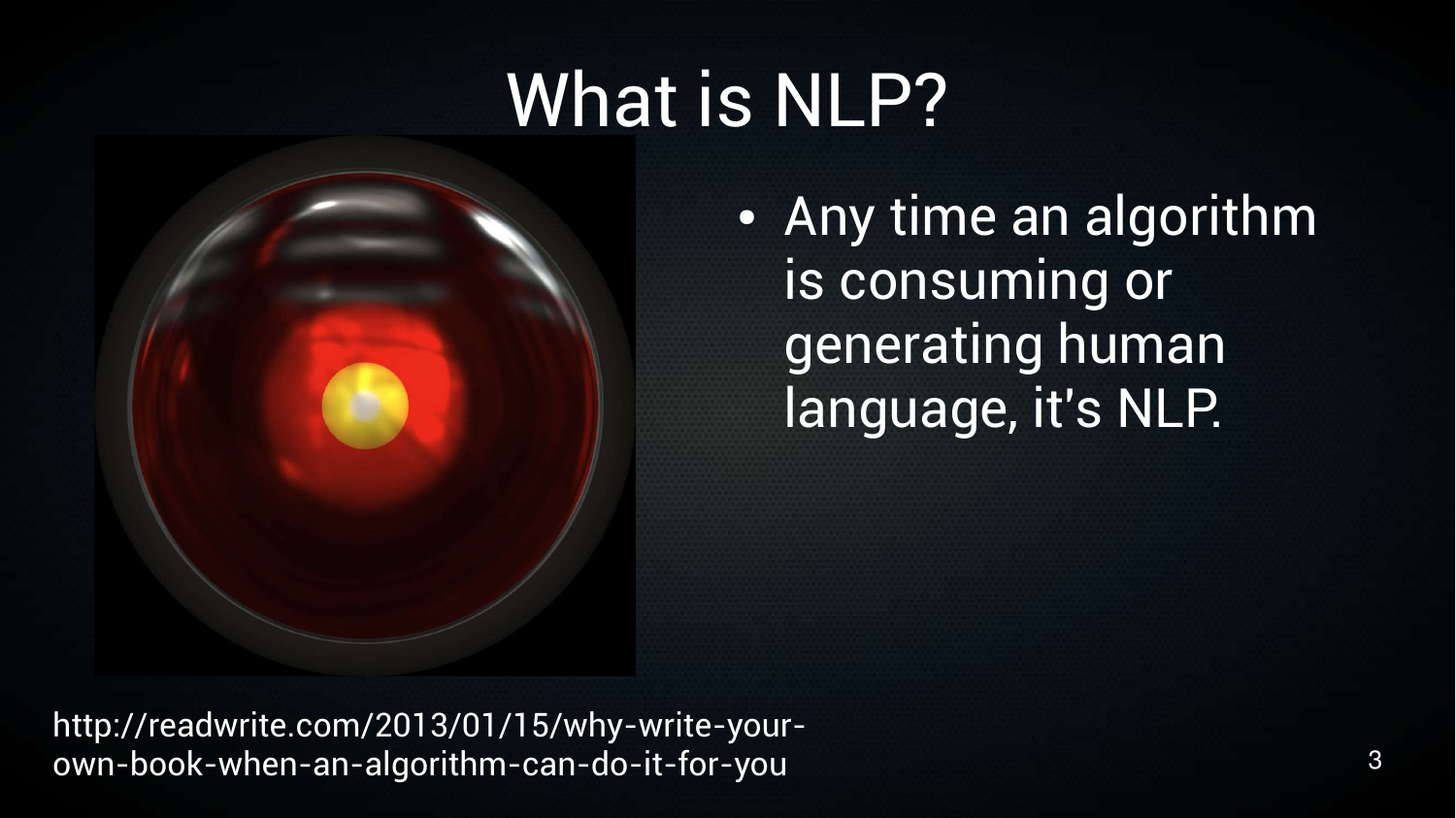## NLP Layers



https://www.boundless.com/psychology/textbooks/boundless-psychology-textbook/language-10/introduction-to-language-60/structure-of-language-234-12769/?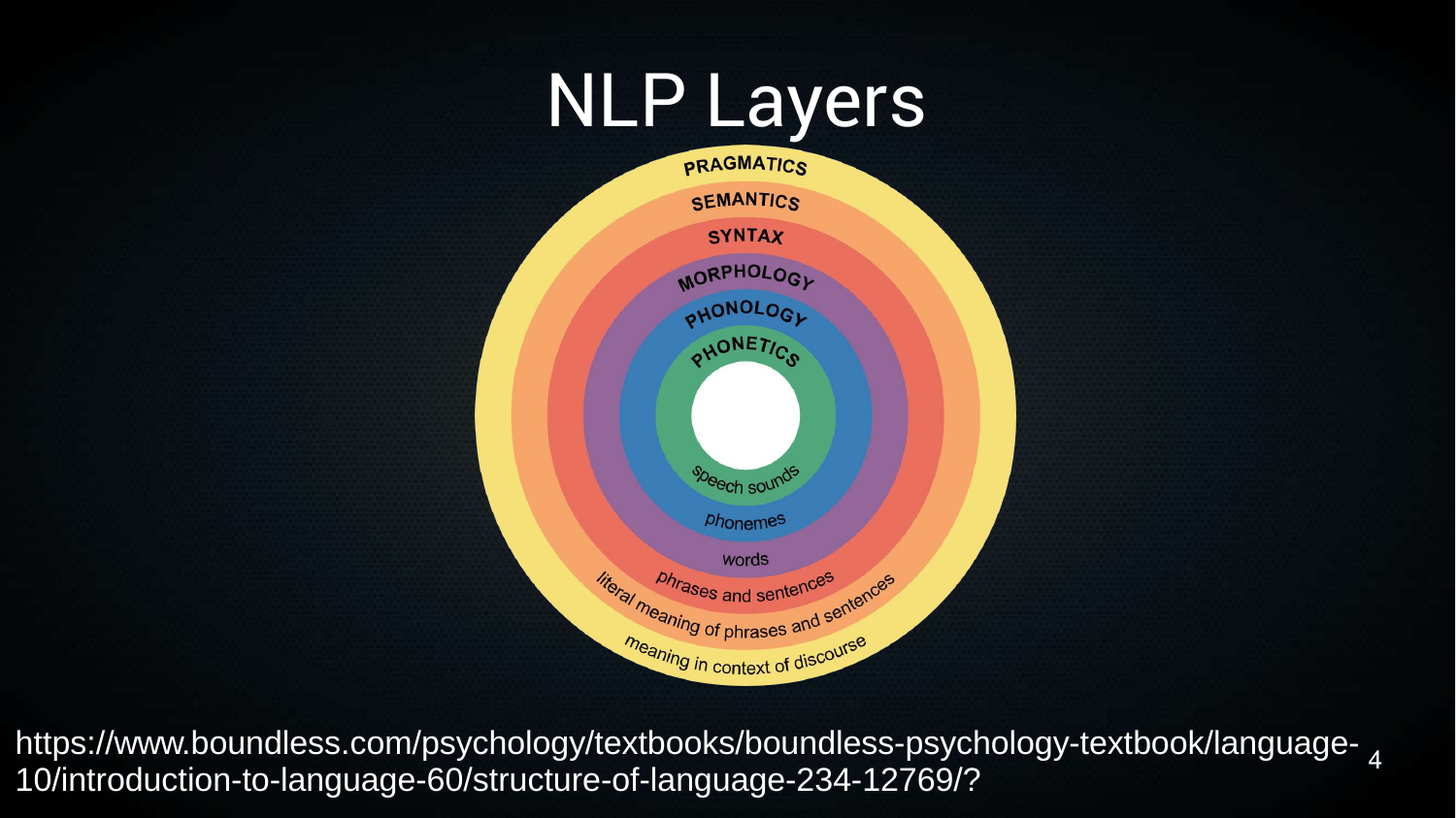## Phonetics/Phonology



#### • ajæmkold -> "I am cold."

http://www.politicsforum.org/images/fl ame\_warriors/flame\_41.php

http://upodn.com/phon.asp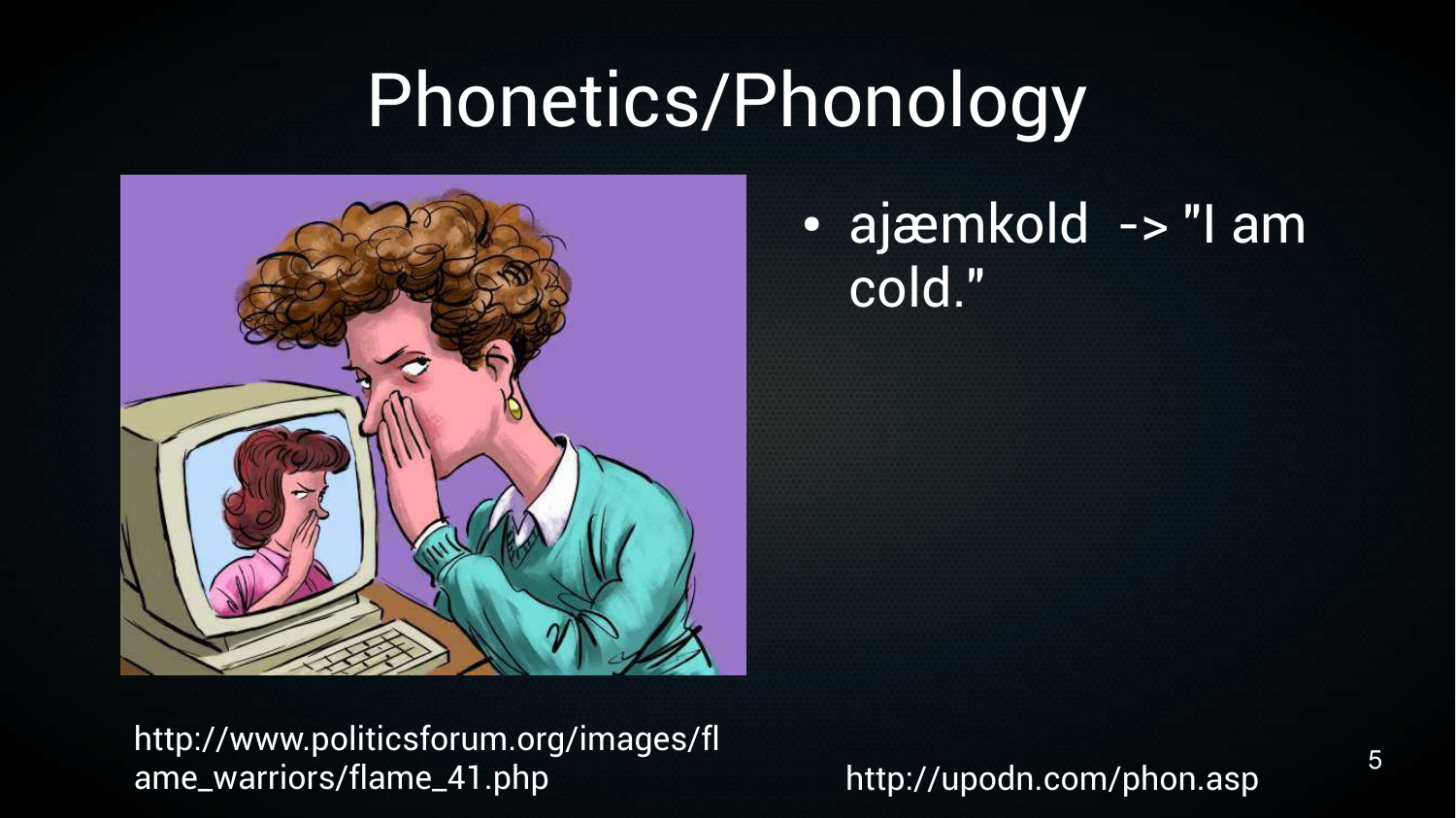# Morphology

- "I am cold."  $\rightarrow$ 
	- $i+PN$
	- be+V+Sg+Fp+Present
	- cold+ADJ



https://www.uic.edu/classes/psych/psych352jw/c17.html

https://code.google.com/p/foma/wiki /MorphologicalAnalysisTutorial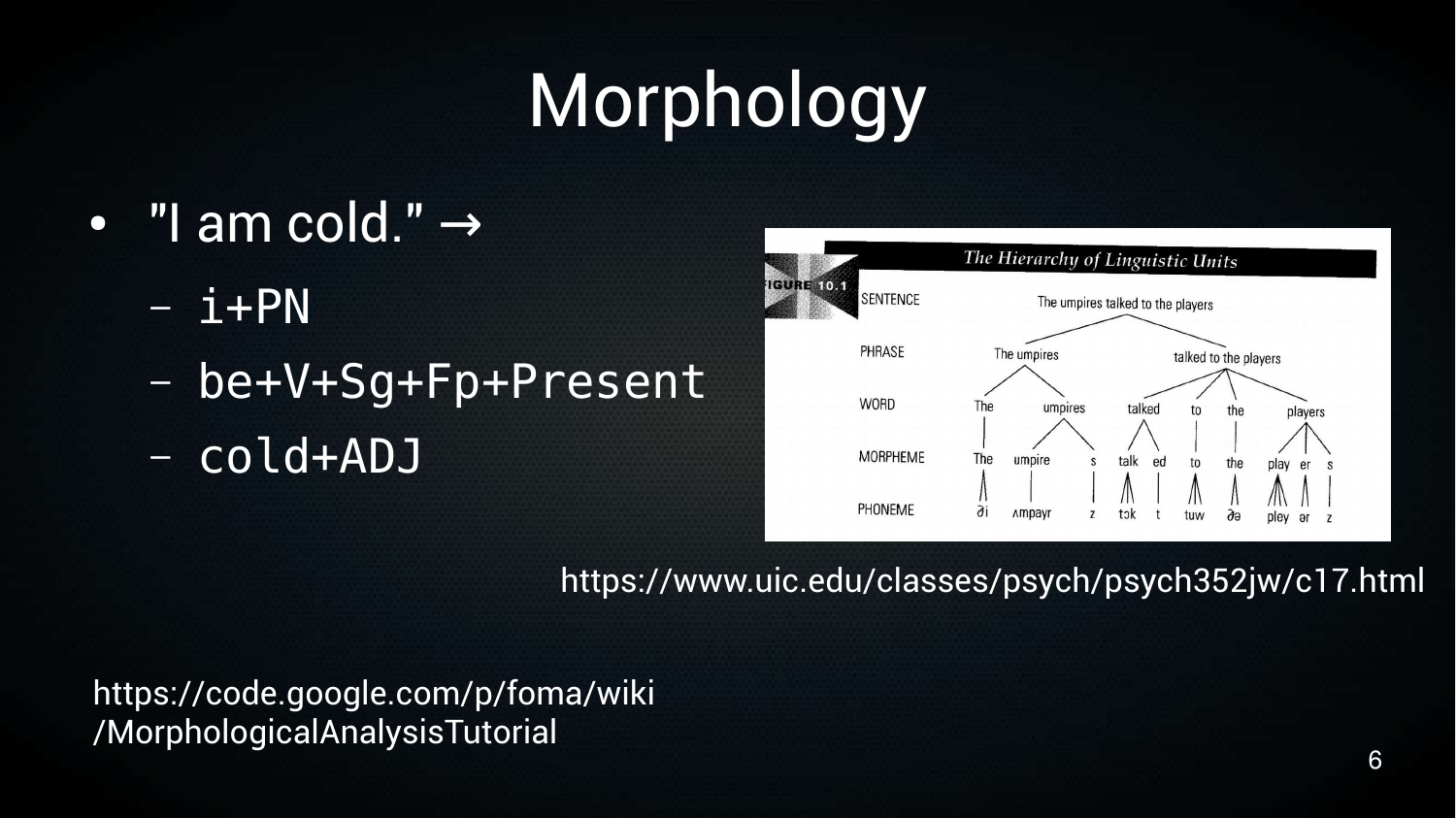

#### **Syntax**

#### • Sentence diagrams!

http://tomato.banatao.berkeley.edu:8080/parser/parser.html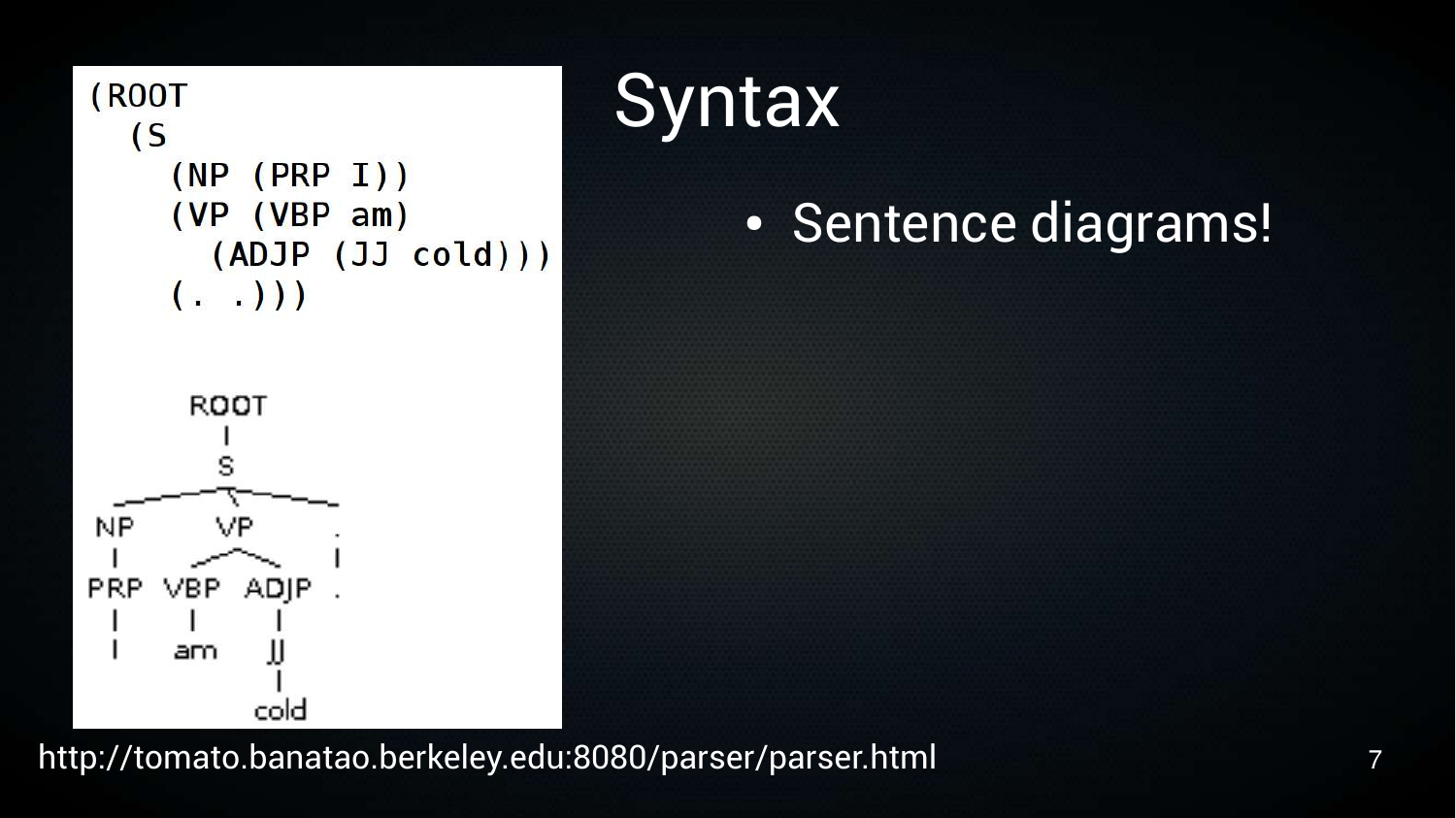## Semantics

• Semi-real example: (**\*A-BE** (argument-class theme+attribute)

)

(tense present) (punctuation period)

```
(attribute
   (*P-COLD
  (degree positive)))
(theme
   (*O-PRONOUN
          (person first)
          (number singular)))
```
8 http://farafoot.files.wordpress.com/2014/01/the-shining.jpg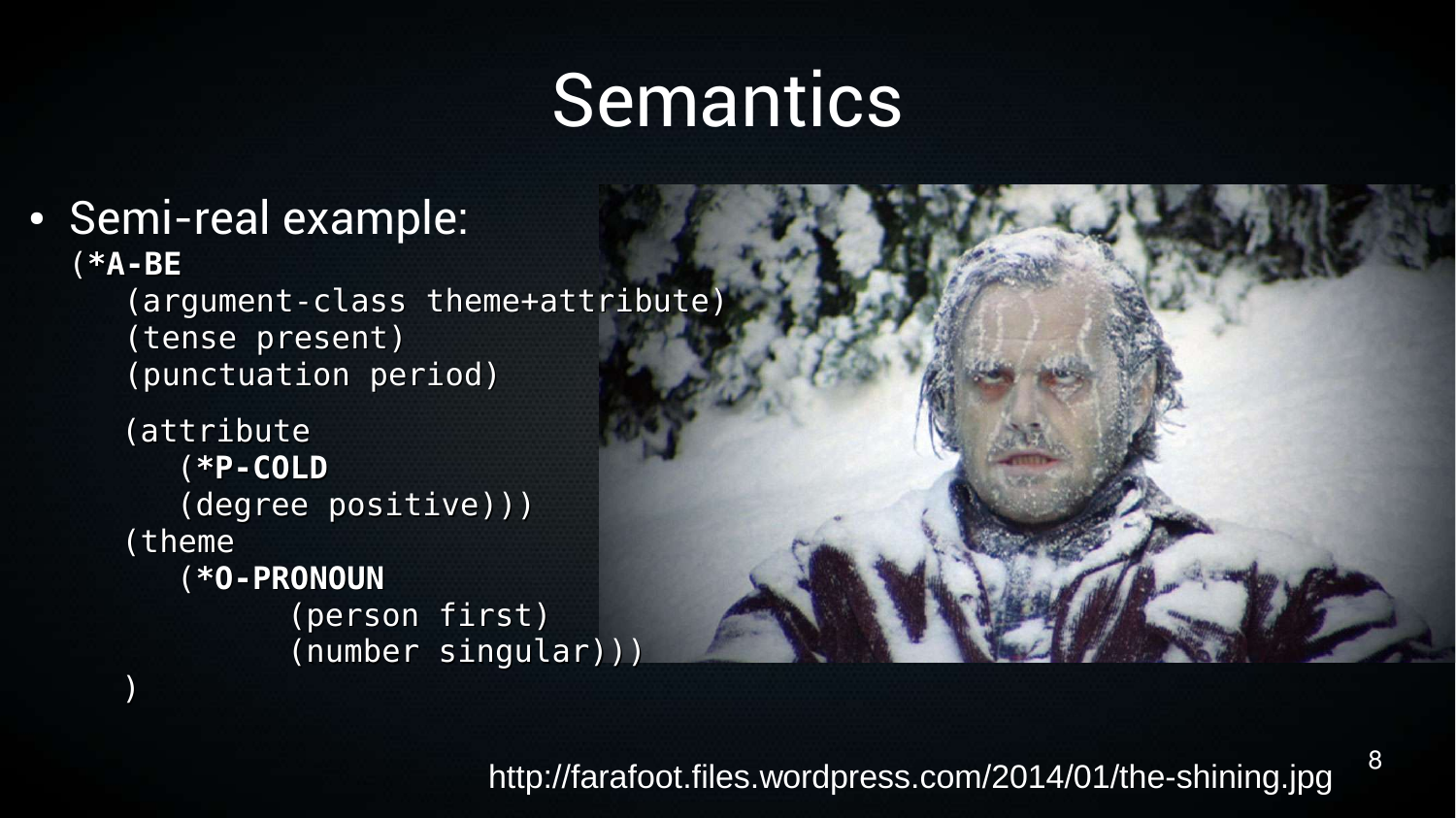# $\blacksquare$  . Real example: Insert the tray into the printer.

(\*A-INSERT (argument-class agent+theme) (mood imperative) (punctuation period) (q-modifier (\*Q-goal\_INTO (case (\*K-INTO)) (object (\*O-PRINTER (number singular) (reference definite))) (role goal))) (tense present) (theme (\*O-TRAY (number singular) (reference definite))))

#### • "Interlingua"

– [http://www.cs.cmu.edu](http://www.cs.cmu.edu/~teruko/KANT-ir-description.html) [/~teruko/KANT-ir-desc](http://www.cs.cmu.edu/~teruko/KANT-ir-description.html) [ription.html](http://www.cs.cmu.edu/~teruko/KANT-ir-description.html) – [http://www.lti.cs.cmu](http://www.lti.cs.cmu.edu/Research/Kant/PDF/mts3-nofoot.pdf) [.edu/Research/Kant/PD](http://www.lti.cs.cmu.edu/Research/Kant/PDF/mts3-nofoot.pdf) [F/mts3-nofoot.pdf](http://www.lti.cs.cmu.edu/Research/Kant/PDF/mts3-nofoot.pdf)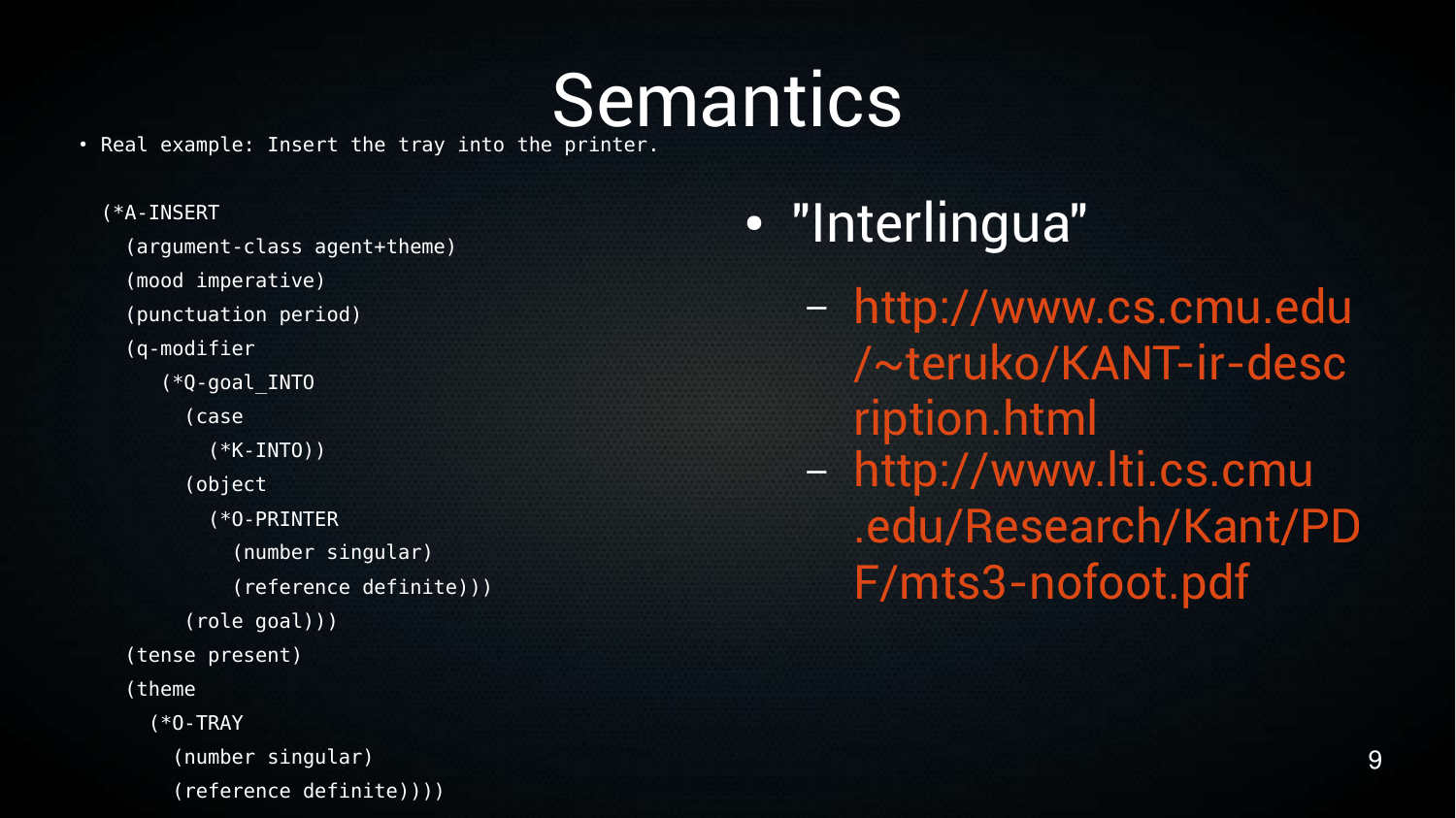# **Pragmatics**

- Context matters.
- Are you in a house?
	- turn down the AC / turn up the heat
- Are you outside in winter?
	- find the closest heated building and navigate to it
- Are you ill?
	- call your doctor?
	-

10 – call in sick? http://arnoldzwicky.org/2013/03/19/more-needing-to-talk/



WWW.PHDCOMICS.COM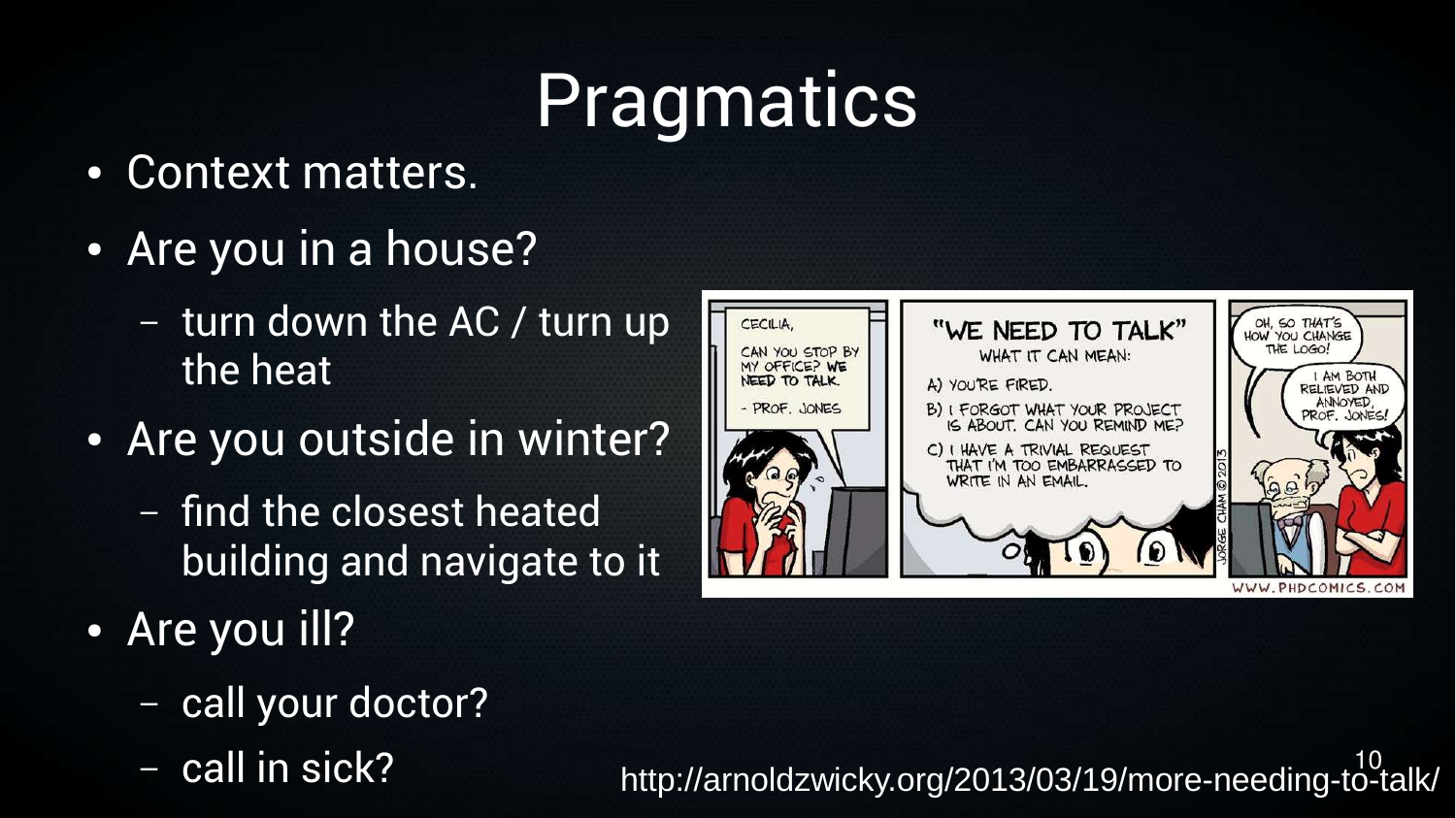## NLP on Smartphones



### • How does all of that work on your phone?

http://www.google.com/nexus/images/nexus-5 new/moments/moment\_android\_phone\_2400.png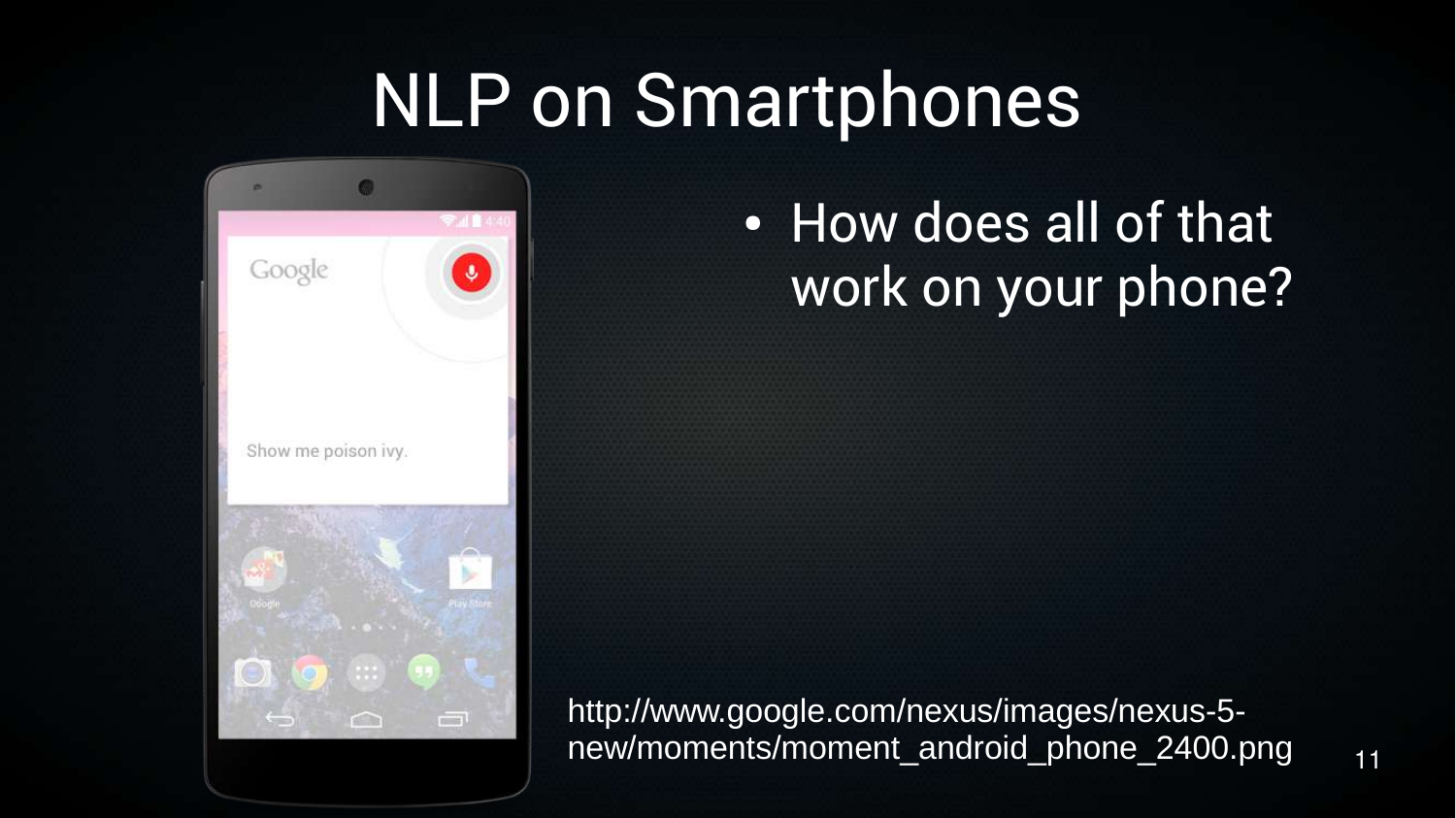# Android Voice Actions: A Tale of Two Meanings

#### ● Helpful

| g schedule an appointment                                                                  | $\mathbb{U}$ |
|--------------------------------------------------------------------------------------------|--------------|
|                                                                                            |              |
| 3:00-3:30 PM                                                                               |              |
| Meeting                                                                                    |              |
| <b>Continue in Calendar</b><br>Ö                                                           |              |
|                                                                                            |              |
|                                                                                            |              |
|                                                                                            |              |
|                                                                                            |              |
|                                                                                            |              |
|                                                                                            |              |
|                                                                                            |              |
|                                                                                            |              |
|                                                                                            |              |
|                                                                                            |              |
|                                                                                            |              |
|                                                                                            |              |
| Web results                                                                                |              |
| LabCorp: Schedule an Appointment<br>https://www.labcorp.com/wps/portal/patient/appointment |              |
| $\overline{\phantom{0}}$<br>一                                                              |              |
|                                                                                            |              |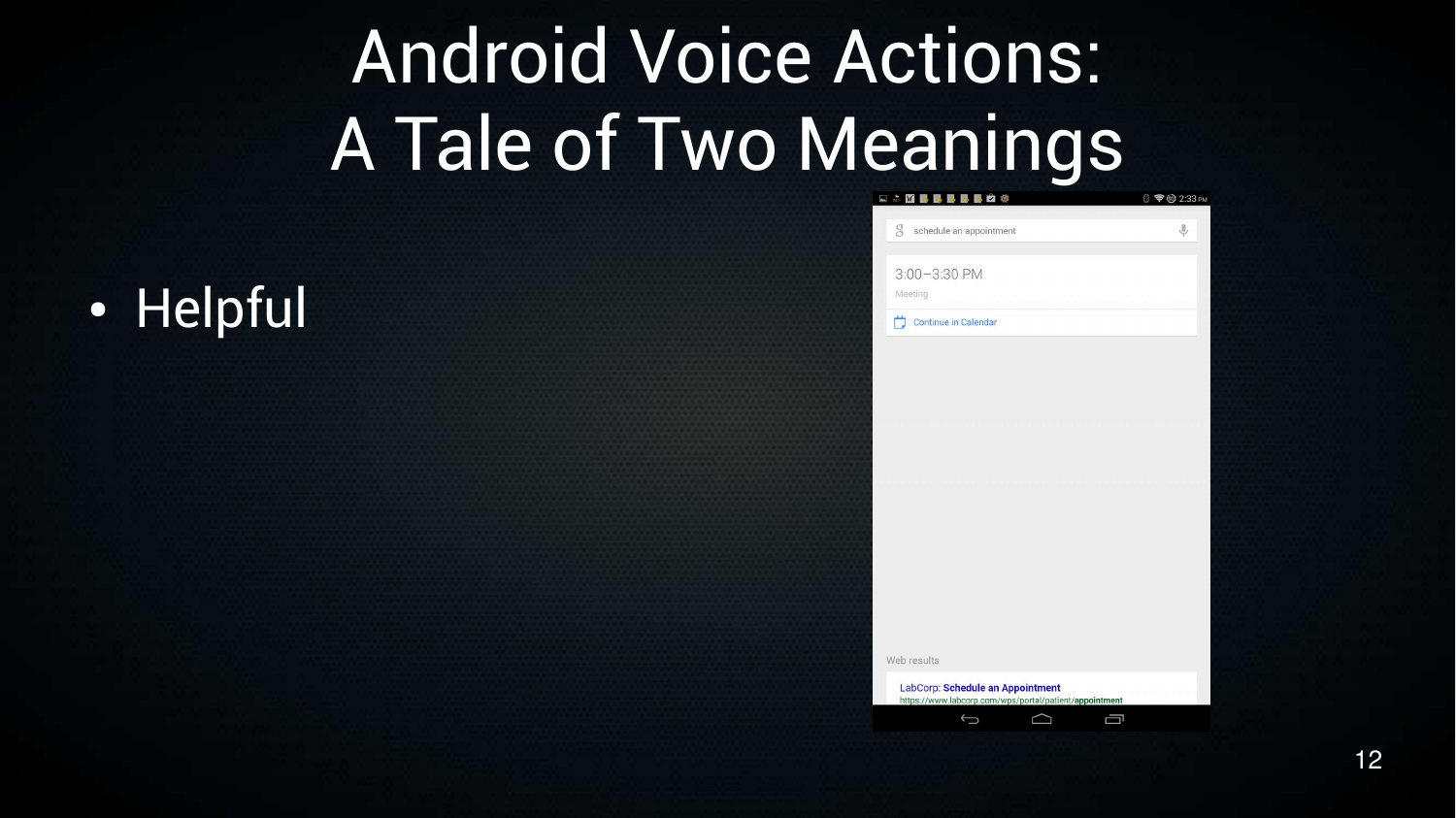# Android Voice Actions: A Tale of Two Meanings

**ANNE BEET CO** 

**● 令 @ 2:47 PM** 

8 schedule an appointment with my dentist

Schedule an Appointment | Willamette Dental Group https://www.willamettedental.com/schedule-an-appointment.htm Just call us at 1-855-433-6825 to schedule your appointment today! ... I honestly look forward to going to my dental appointments because I know I will not have.

My Dentist Provides Cosmetic Dentistry, Dental Implants ... www.mydentistinc.com > Find by Zip Code > Office Locations by Pat Steffen - Make My Dentist your Dentist, Call Now 1-866-921-5348. Emergency dental appointment available

Schedule an Appointment in Massachusetts - Perfect Dental www.myperfectdental.com/schedule-an-appointment/

To schedule an appointment with our expert dentists, please fill out the form ... bad headaches and my doctor suggested I take a visit to the dentist and it turned

#### **Book Appointments - Tricare** www.tricare.mil/FindDoctor/Appointments.aspx

 $\overline{\phantom{0}}$ 

Jun 17, 2014 - Get My Plan Info. Service Status ... How you book appointments depends on which health plan you're using. The basic steps for ... Call your primary care manager (PCM) to book an appointment.\*; If vour PCM ... Dental Care

How do I schedule an appointment with my doctor or dentist? https://mydoctime.com/.../How-do-I-schedule-an-appointment-with-my-do. To schedule an appointment, click on the Find A Doctor button to search for your doctor or dentist. Find-A-Doctor-1. Next enter the city and state and click the red.

Ē

Bookel Blood EAGL - Accounts Foundation Bookels Q Web **Q** Maps **T** News **To** Images MORE • Not helpful

– Why does "with my dentist" make it fall back to a web search?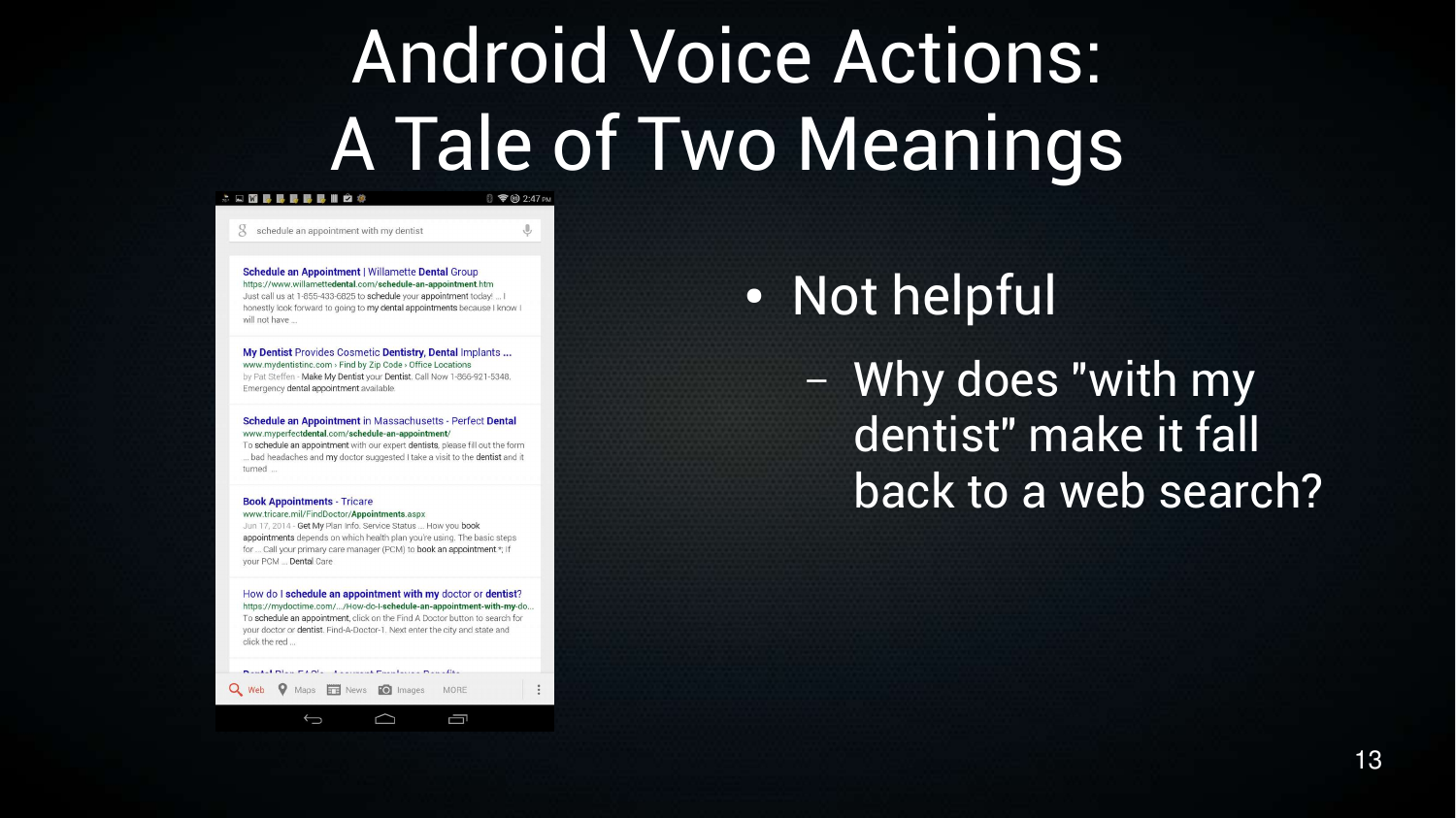# Android Voice Actions: Two More Meanings

● "make" and "schedule" appear to be interchangeable, right?

| ☆図■■■■■■☆                   | <b>8 令 @ 2:33 PI</b> |
|-----------------------------|----------------------|
| make an appointment         | €                    |
| $3:00 - 3:30$ PM<br>Meeting |                      |
| <b>Continue in Calendar</b> |                      |
|                             |                      |

Web results

⊖

ſU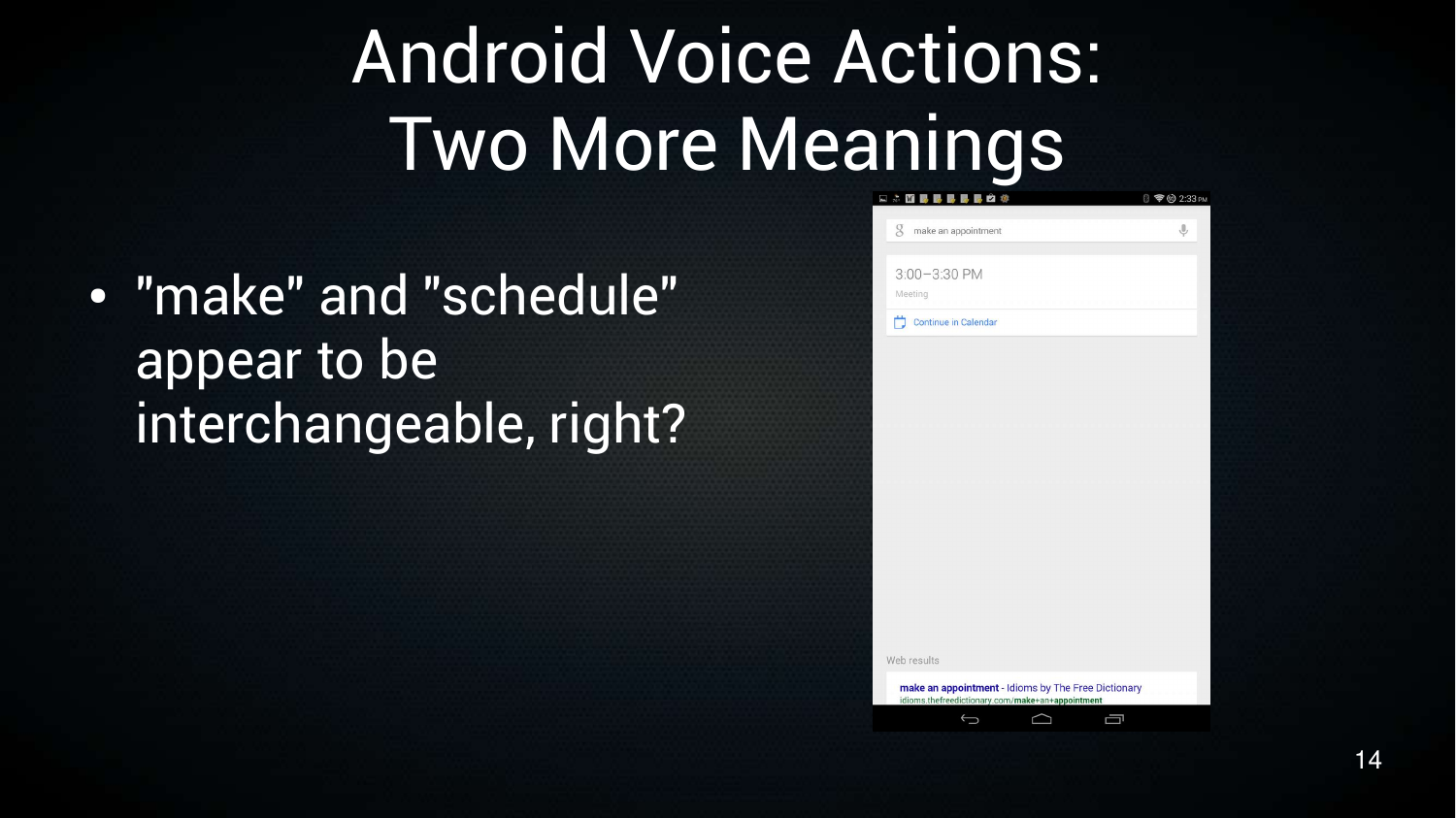# Android Voice Actions: Two More Meanings

| - 2 回 日 日 日 日 日 白 か                      |  |
|------------------------------------------|--|
| 8<br>make an appointment with my dentist |  |
| $3:00 - 3:30$ PM<br>With my dentist      |  |
| <b>Continue in Calendar</b>              |  |
|                                          |  |
|                                          |  |

**◆ @ 2:33 PM** 

Web results

⊖

My Dentist Provides Cosmetic Dentistry, Dental Implants www.mydentisting.com > Find by Zin Code > Office Location

Ū

● "with my dentist" doesn't break when you use "make"

> – Still doesn't really know what to do with "with my dentist"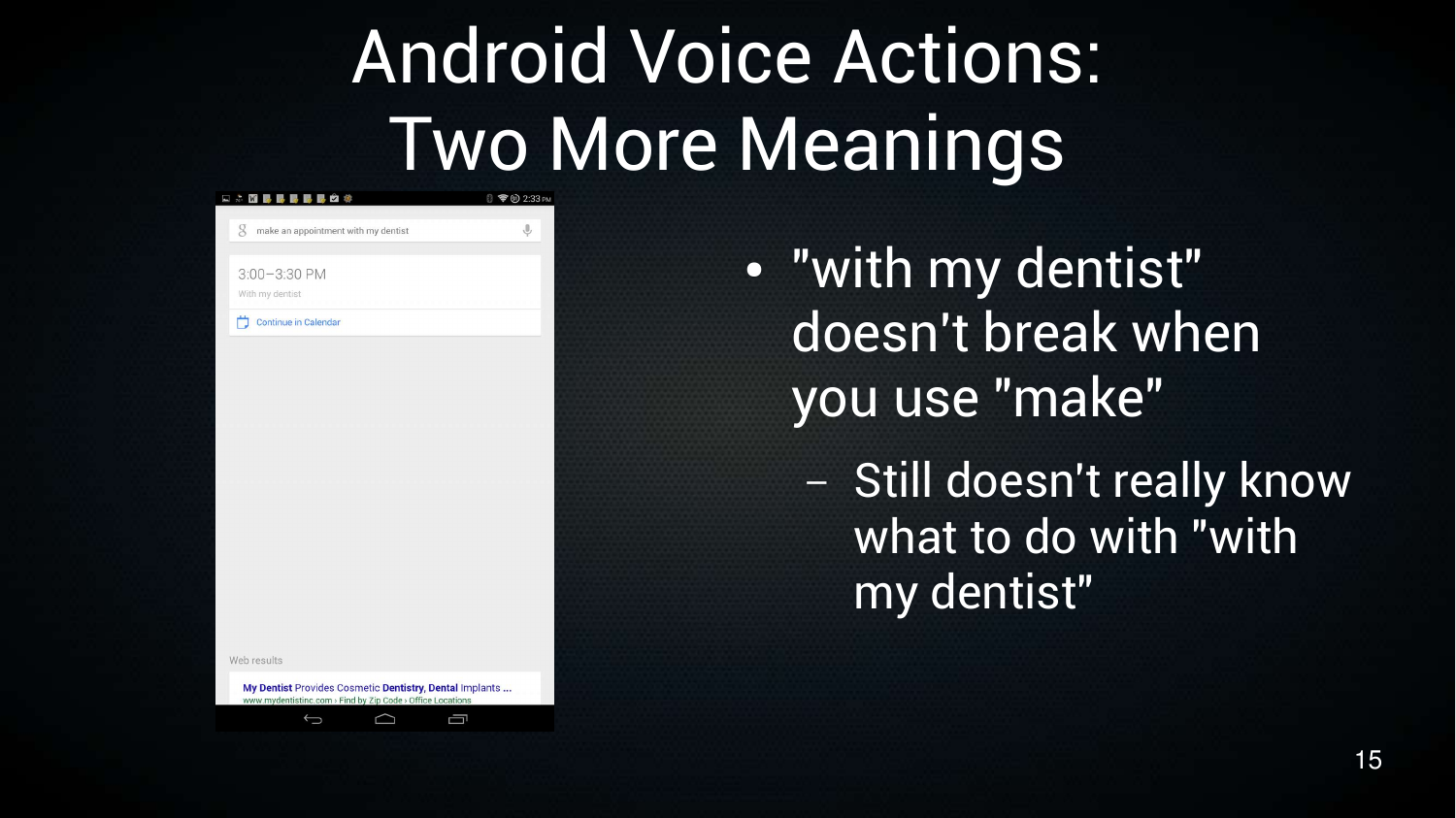# Speech Input Support in Android Wear

| Show<br>"OK<br>Google,<br>heart rate<br>what's my<br>heart<br>rate?"<br>"OK<br>Google,<br>what's my<br>bpm?" | Action<br>vnd.google.fitness.VIEW<br>Mime Type<br>vnd.google.fitness.data type/com.google.heart rate.bpm |
|--------------------------------------------------------------------------------------------------------------|----------------------------------------------------------------------------------------------------------|
|--------------------------------------------------------------------------------------------------------------|----------------------------------------------------------------------------------------------------------|

- As a developer, you can tie into Intents that are very simple semantic pairs
	- Typically an action and a MIME type target
	- Supports multiple languages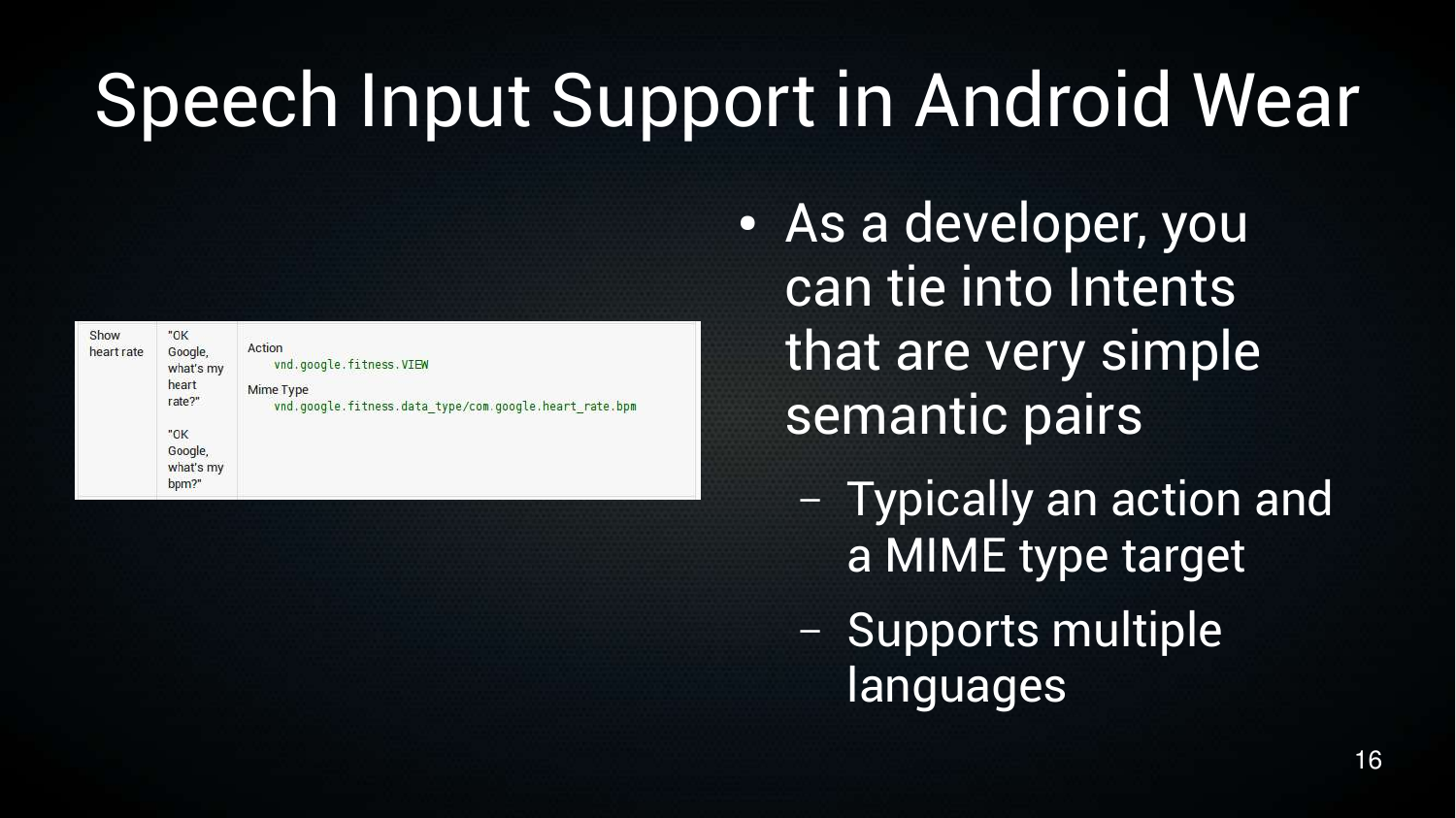# Mobile Voice Commands: Parlor Tricks

- "**schedule** an appoinment *with my dentist*" != "**schedule** an appointment"
- "**make** an appointment *with my dentist*" *==* "**make** an appointment"
- Why is there no semantic API for developers?



17 http://www.c64sets.com/details\_db.html? id=3550&t=Zork%20I&i=manual%20front%20cover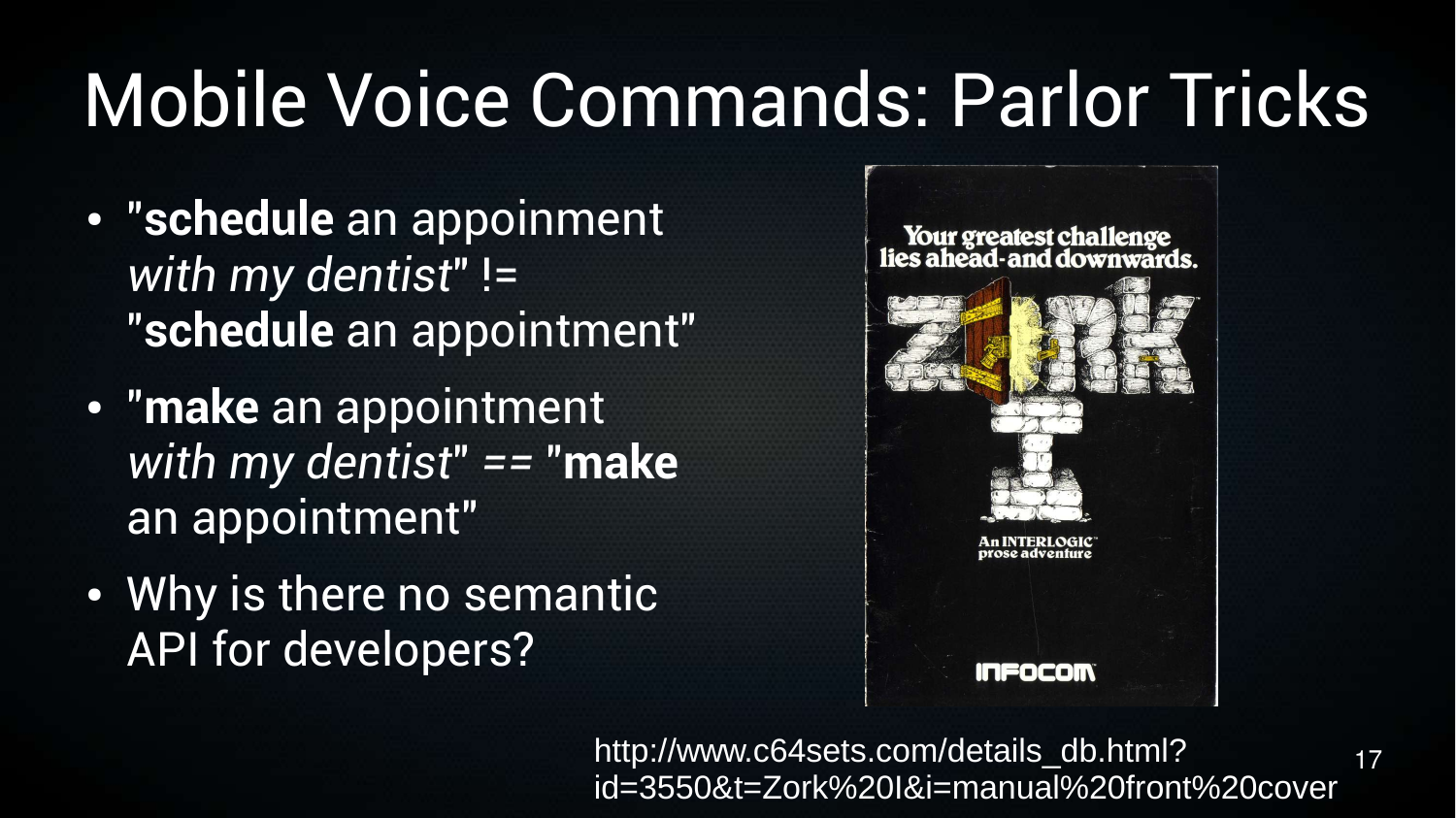# Mobile Voice Commands: Parlor Tricks



33914/Asperger+King/

• Current production "voice assistant" technology seems to rely a lot on hardcoded phrasing.

• If there is a semantic model being built, it's not being used. http://www.funnyjunk.com/funny\_pictures/38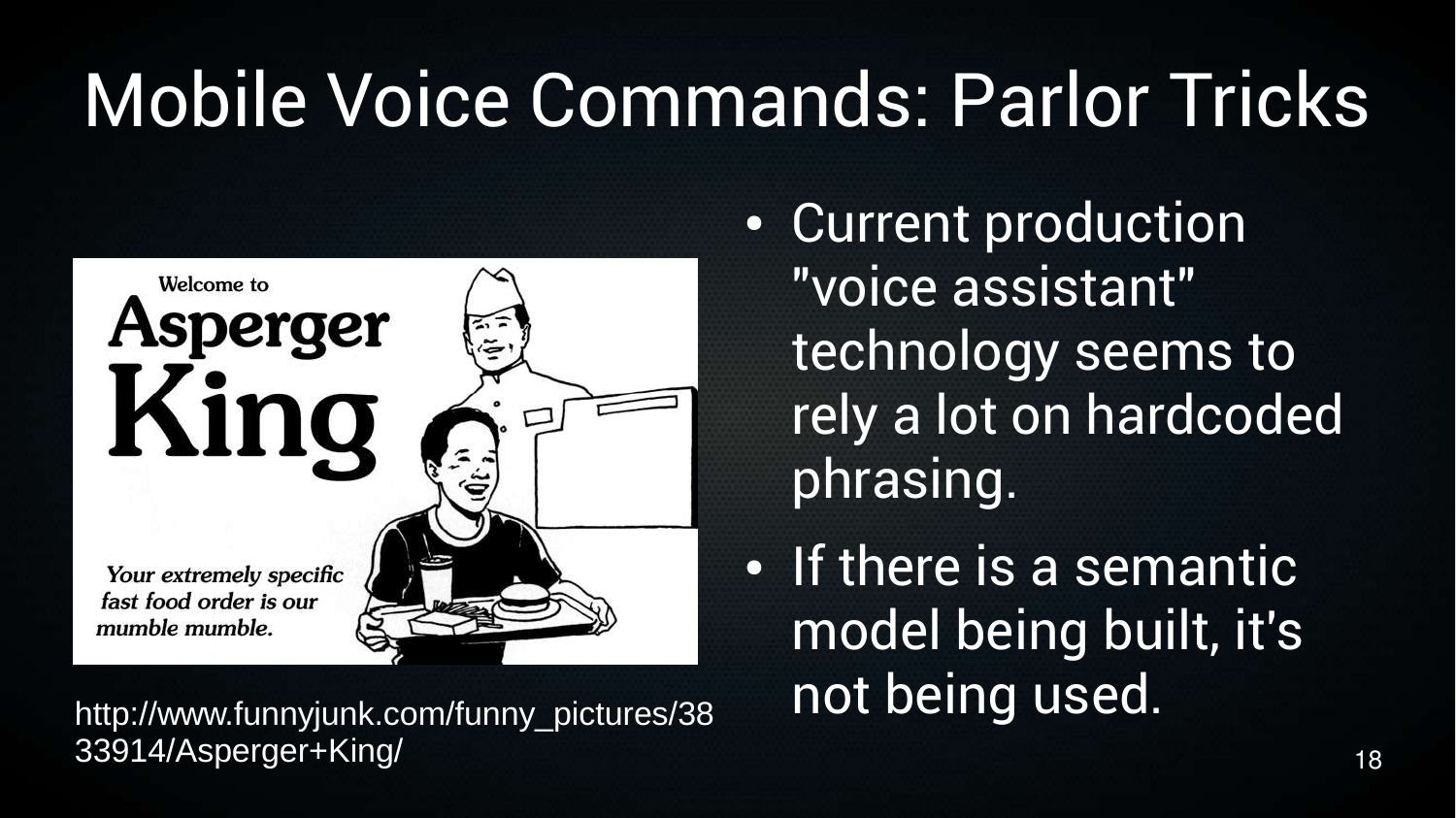## What I'd Like to See

- At a minimum: Let developers register apps to handle *meanings*.
- E.g. "schedule/make an appointment":
- $\cdot$  (\*A-SCHEDULE\*

(argument-class agent+theme) (mood imperative) (tense present) (theme (\*O-APPOINTMENT

(number singular) (reference indefinite)))) • By registering for the base semantic model directly, the user is free to rephrase or add parameters (e.g. "with my dentist").